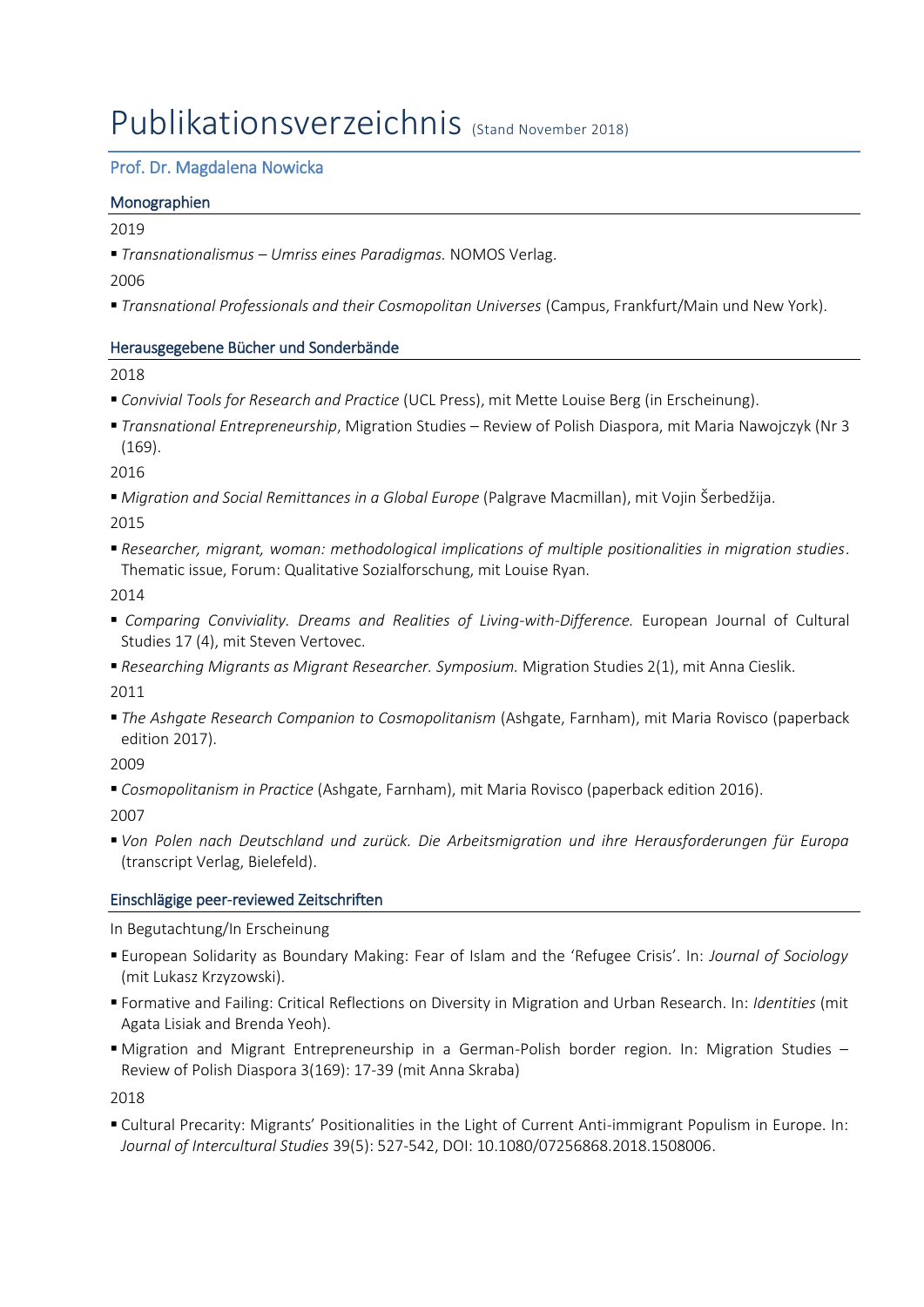- Transnational Solidarity, the Refugees and Open Societies in Europe. In: *Current Sociology* first published online: November 21, 2017, DOI: 10.1177/0011392117737817 (mit Lukasz Krzyzowski und Dennis Ohm).
- Tacit Differences, Ethnicity and Neoliberalism: Polish Migrant Mothers in German Cities. In: *Gender, Place and Culture* (mit Agata Lisiak), online first DOI 10.1080/0966369X.2017.1334631.
- "I don't mean to sound racist but…". Transforming racism in transnational Europe. In: *Ethnic and Racial Studies* 41(5): 824-841.

2016

**Social Distance To Various Minorities Among Polish Immigrants: A Comparative Study In Four German and** British Cities. In: *Journal of Ethnic and Migration Studies* 43(3): 359-378 (mit Lukasz Krzyzowski).

2015

▪ Beyond Insiders and Outsiders in Migration Research: Rejecting A Priori Commonalities. In: *Forum Qualitative Sozialforschung*, Vol. 16. No. 2, Art. 18 (mit Louise Ryan)

2014

- Migrating skills, skilled migrants and migration skills: The influence of contexts on the validation of migrants' skills. In: *Migration Letters* 11 (2): 171-186.
- Successful earners and failing others. Transnational orientation as biographical resource in the context of labor migration. In: *International Migration* 52 (1), 74-86.
- Comparing Convivialities: Dreams and Realities of Living-with-Difference. In: *European Journal of Cultural Studies* 17 (4): 341-356. (mit Steven Vertovec).
- Beyond methodological nationalism in insider research with migrants. In: *Migration Studies* 2(1): 1-15 (mit Anna Cieslik).

2013

▪ Positioning strategies of Polish entrepreneurs in Germany: Transnationalizing Bourdieu's notion of capital. In: *International Sociology* 28(1): 28-46

2008

▪ Heterogeneity, Borders and Thresholds - How Mobile Transnational Professionals Order the World. In: *Journal of Borderlands Studies* 23 (2): 41-58.

2007

- Mobile Locations. Construction of Home in the Group of Transnational Professionals. In: *Global Networks* 7(1): 69-86.
- Mobility, Space and Social Structuration in the Second Modernity and Beyond. In: *Mobilities* 1(3): 411- 435.

#### Weitere peer-reviewed Zeitschriften und Working Papers

2017

▪ Positionalitäten im Forschungsprozess. In: *Migration und Soziale Arbeit 01*: 68-75.

2015

▪ Transnational Transfer of Habitus in Migration. *MPI MMG Working Paper 15-01.*

2012

- Cosmopolitanism, spatial mobility and the alternative geographies. In: *International Review of Social Research* 2(3): 1-16.
- Deskilling in migration in transnational perspective. The case of recent Polish migration to the UK. *Working* Paper *112, COMCAD* Bielefeld.

2010

▪ Transcultural encounters of diversity – towards a research agenda. The case of Polish presence in the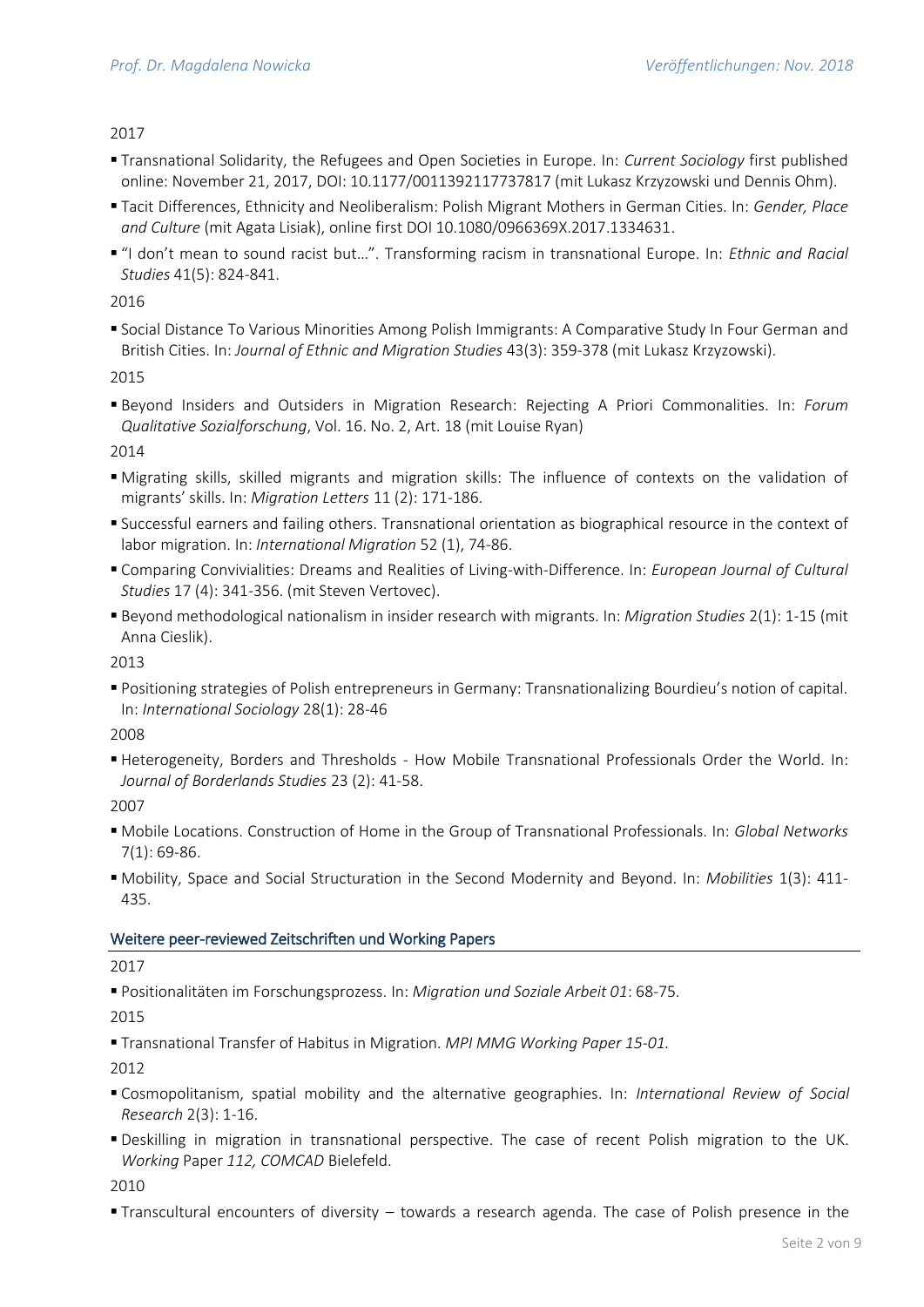UK. *MPI* MMG *Working Paper WP 10-04* Göttingen.

2007

▪ Europa jako wspólna przestrzeń społeczna [Europa als gemeinsamer sozialer Raum - methodologische Probleme der Erforschung von Gesellschaft und Integration in Europa auf Beispiel der räumlichen Mobilität] In: *Studia Europejskie* 3(43): 27-54.

2002

▪ Równouprawnienie kobiet i mężczyzn w Polsce i krajach Unii Europejskiej [Gleichberechtigung von Frauen und Männern auf den Arbeitsmärkten Polens und der Europäischen Union]. In: *Forum Europejskie* Nr. 4 Sommer.

2000

- Społeczne koszty i korzyści integracji europejskiej [Gesellschaftliche Vorteile und Kosten der Europäischen Integration]. In: *Studia Europejskie* 3(15): 23-36.
- Social and Economic Aspects of the European Union Enlargement to the East: Assessment of Potential Costs and Benefits. In: *European Studies Yearbook* 4: 36-50.
- Európska polovacka na vlastnú identitu [Europas Identitätsjagd] In: *Euro-Listy Bulletin of the Center for European Studies Bratislava* 2.

1999

▪ Społeczeństwo konkurencyjne? Postawy wobec pracy w Polsce i w krajach Unii Europejskiej [Konkurrenzgesellschaft? Arbeitseinstellungen in Polen und den Staaten der Europäischen Union]. In: *Studia Europejskie* 4: 51-73.

#### Buchbeiträge

2019

- Fantasy of conviviality: banalities of multicultural settings and what we do (not) notice when we look at them. In: Hemer, O., Povrzanovic Frykman, M. und Ristilammi, P-M. (Hg.) *Conviviality at the Crossroad* (laufende Verhandlungen).
- Uni-Culti' myths and liberal dreams: on Brexit from the perspective of the margins. In: Guderjan, M., Mackay, H. und Stedman, G. (Hg) *Contested Britain: Brexit, Austerity and Agen*cy. Polity Press.
- Cosmopolitanism and conviviality in times of hostility. In: Cicchelli, V. und Mesure, S. (Hg.) *On Cosmopolitanism: A Treatise*. Leiden: Brill.

2018

- Volunteer, Citizen, Human: volunteer work between cosmopolitan ideal and institutional routine. In: Feischmidt, M, Pries, L. und Cantat, C. (Hg) *Refugee Protection and Civil Society in Europe*. Palgrave MacMillan, mit Theresia Turinsky.
- Kosmopolitische Übergänge. In: Christen, M., Rothemund, K. (Hg.): Cosmopolitan Cinema. Kunst und Politik in der zweiten Moderne. Marburg: Schüren-Verlag.
- Zeitdiagnose: Postmigrantische Gesellschaft. In: Foroutan, N., Spielhaus, R. und Krakayali, J. (Hg.) *Postmigrantische Perspektiven*. Frankfurt am Main: Campus. Im Erscheinen

2016

▪ Migration and Remittances in a Global Europe. In: Nowicka, M. und Šerbedžija, V. (Hg.) *Migration and Remittances in a Global Europe*, London: Palgrave, mit Vojin Šerbedžija.

2015

▪ Habitus – its transformation and transfer through cultural encounters in migration, in: *Art of Application: Bourdieu, Habitus and Social Research*, Costa, C. and Murphy, M. (Hg.), Basingstoke: Palgrave MacMillan.

2014

▪ Erfolgsnarrationen polnischer Migrantinnen und Migranten in Großbritannien oder: Wie Scheitern unsichtbar wird. In: John, René; Langhof, Antonia (Hg.): *Scheitern - Ein Desiderat der Moderne?* Wiesbaden: Springer VS 2014.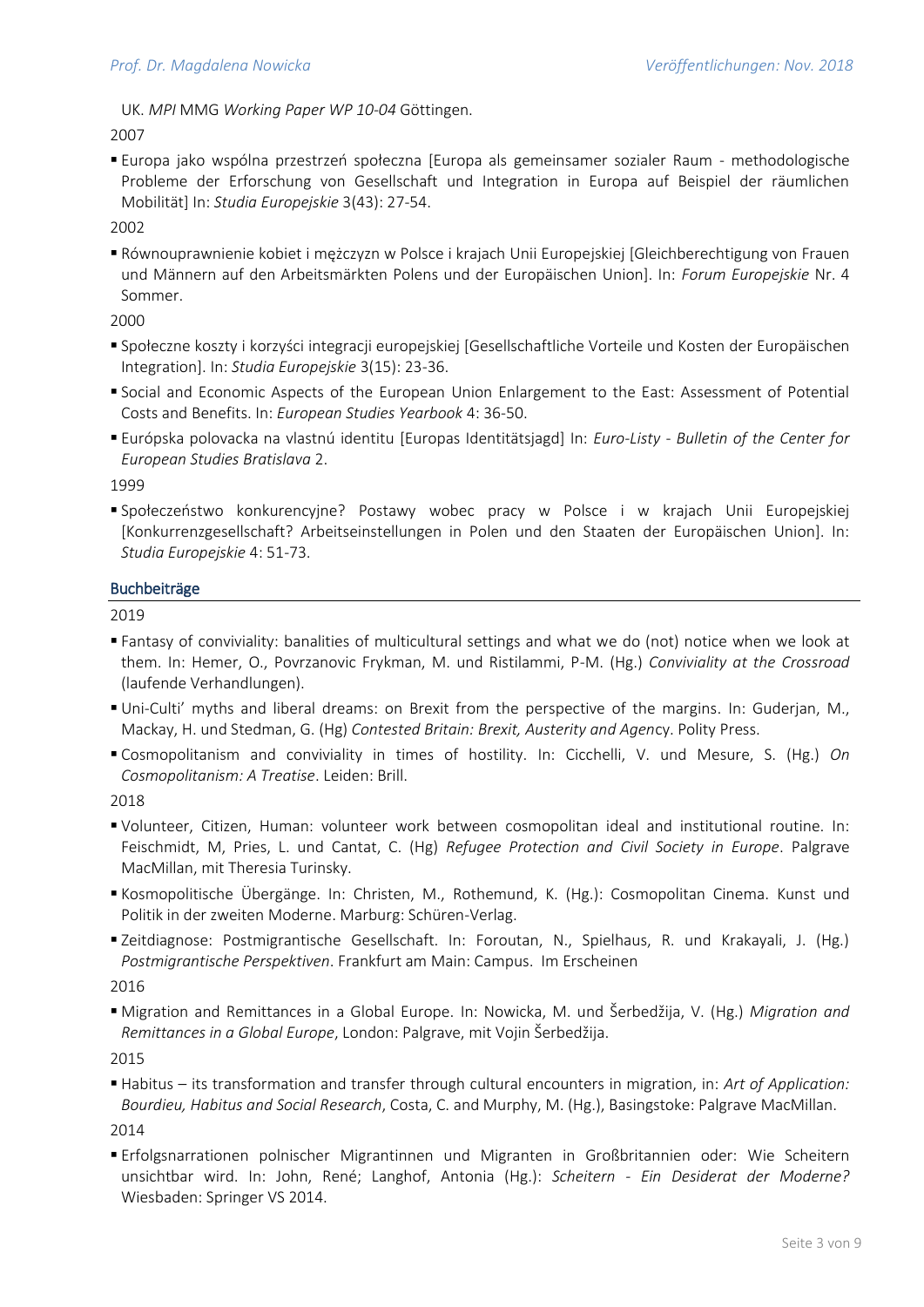- (Un)Fassbare Körper. Frauen erzählen von ihrer Schwangerschaft. In: Schmidt, Wolf Gerhard (Hg.): *Körperbilder in Kunst und Wissenschaft*. Würzburg: Königshausen & Neumann 2014, mit Eva Tolasch.
- Fremdwissen. Lokale und translokale Verortung von Wissen über Andere im Kontext der Migration. In: Bender, Désirée et al. (Hg.): *Orte transnationaler Wissensproduktionen. Sozial- und kulturwissenschaftliche Schnittmengen*. Weinheim und Basel: Beltz Juventa 2014.
- Cosmopolitanism. In: Krieger, J. (Hg.). *The Oxford Companion to International Relations*. Volume 1. Oxford: University Press 2014.

▪ Transcultural encounters of diversity. The case of Polish presence in the UK. In: Dziewulska, A.; Ostrowska, A. M. (Hg.). *New neighbours - on the diversity of migrants' political involvement*. Warsaw: Centre for Europe, University of Warsaw 2012.

2011

▪ Introduction. In: *The Ashgate Research Companion to Cosmopolitanism*, Rovisco, M., Nowicka, M. (Hg.), Farnham: Ashgate.

2010

- "Hängen geblieben". Bildungsmigranten aus Polen und ihre Zukunftsperspektiven in Deutschland und Europa. In: *Jahrbuch Polen – Migration*, Deutsches Polen-Institut, Darmstadt.
- Zum Begriff der Migration. In: *Migrantinnen gründen Unternehmen. Eine empirische Analyse des Gründungsgeschehens und die Entwicklung innovativer Beratungskonzepte*, Bührmann, A., Fischer, U., Jasper, G. (Hg), München/Mering: Rainer Hampp Verlag.

2009

- Introduction. Making sense of cosmopolitanism. In: *Cosmopolitanism in Practice*, Nowicka, M., Rovisco, M. (Hg) Ashgate, Farnham 2009 (mit Maria Rovisco).
- Looking at the practice of the UN professionals: Strategies of managing differences and the emergence of a cosmopolitan identity. In: *Cosmopolitanism in Practice*, Nowicka, M., Rovisco, M. (Hg), Ashgate, Farnahm (mit Ramin Kaweh).

2008

▪ 'Do you really talk about emotions on the phone..?.' Content of distance communication as a structuring moment of the modern world society. In: *The Making of World Society. Perspectives from Transnational Research*, Anghel, R., Gerharz, E., Rescher, G. und Salzbrunn, M. (Hg,) transcript Verlag, Bielefeld.

2007

- Einführung: Migration als Herausforderung für Europa. In: *Von Polen nach Deutschland und zurück*, Nowicka, M. (Hg.) transcript Verlag, Bielefeld.
- Selbständigkeit und Firmengründung zur neuen sozialen Lage der polnischen Migranten in München. In: *Von Polen nach Deutschland und zurück*, Nowicka, M. (Hg.), transcript Verlag, Bielefeld (mit Maja Zielinska).

- Feste *Beziehung* oder one-nightstand? Hochmobile und ihre Bindung zu Orten. In: *Transnationale Karrieren*, Kreutzer, F., Roth, S. (Hg.), VS Verlag, Wiesbaden.
- Eine für Immer? Eine Netzwerk Identität. In: *Soziale Ungleichheit – Kulturelle Unterschiede*, Rehberg, K.-S. (Hg.) Campus Verlag, Frankfurt.
- Feste Beziehung oder one-nightstand? Hochmobile und ihre Bindung zu Orten. In: *Soziale* Ungleichheit *– Kulturelle Unterschiede*, Rehberg, K.-S. (Hg.) Campus Verlag, Frankfurt.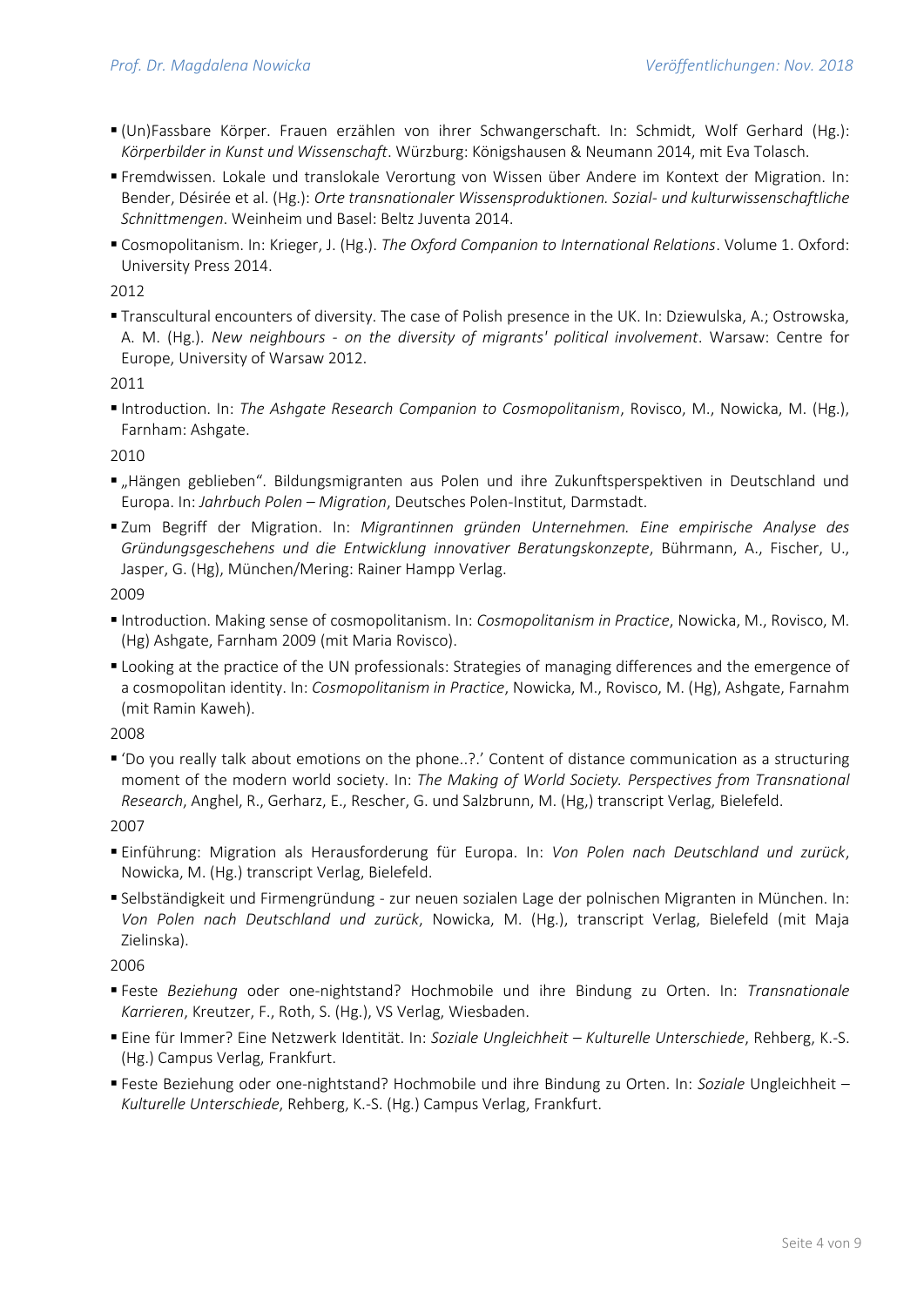#### Weitere Beiträge

2015

- Polish migrants in Germany and the UK: Results from TRANSFORmIG's online survey (Methodological Note 2), mit Lukasz Krzyzowski.
- TRANSFORmIG's Sampling Design: strategies and challenges (Methodological Note 1), mit Lukasz Krzyzowski und Vojin Šerbedžija.

2013

- "Migranten scheitern nie". Die soziologische Perspektive: Wie Menschen ihre Situation zum eigenen Vorteil zu deuten wissen. Ein Interview mit Ulrich Pontes. *Junge Akademie Magazin 2*.
- Sind Polen Rassisten? In *Wissenschaft 2014 - ein Kalender der Ambivalenzen*. K. Oschema, M. Hebling, U. von Luxburg (Hg), Thorbecke, Ostfildern.
- Verflechtungen über Grenzen hinweg. Transnationale Bindungen prägen das Leben in der globalisierten Welt. *Junge Akademie Magazin* 1.

2012

▪ Kampf gegen die Langeweile. In: *Lehre als Abenteuer. Anregungen für eine bessere* Hochschulausbildung, Koller, S. und Klatt, M. (Hg), Campus Verlag.

2011

▪ Unsichtbare Arbeitskraft. Osteuropäerinnen in der deutschen Schattenwirtschaft. In: *Migration im Donauraum. IDM InfoEuropa Spezial*, Ausgabe 1, Wien.

2007

▪ Die Marktdynamik aus dem Osten seit der EU-Erweiterung 2004. In: *Einführung in Praxis-Guide für Selbständige aus Osteuropa*, Nexus, Nürnberg.

#### Rezensionen

2004

▪ "Der kosmopolitische Blick. Oder: Krieg ist Frieden" von Ulrich Beck. In: *Europäische Studien* 1 (auf Polnisch).

1999

▪ "Nach Amsterdam, vor der Erweiterung. Politisches Panorama der Europäischen Union" von Leszek Jesien. In: *Europäische Studien* 2 (auf Polnisch).

1998

- "Polen. Reform und ökonomisches Wachstum auf dem Weg zur Europäischen Union". Ein Weltbank-Bericht. In: Europäische Studien 3 (auf Polnisch).
- "Zusammenstoß der Zivilisationen" von Samuel Huntington. In: Europäische Studien 3 (auf Polnisch).
- "Imaginäre Gemeinschaften" von Benedict Anderson. In: *Europäische Studien* 2 (auf Polnisch).

#### Beiträge aus der Forschung für breite Öffentlichkeit

2018

▪ Wahlpräferenzen der polnischen MigrantInnen in Deutschland. WDR Cosmo. 16. März.

- Diversität, Migration, Komplexität Die gesellschaftliche Verantwortung der Geisteswissenschaften in der globalisierten Welt. Podiumsdiskussion an der Universität Regensburg, 25. Oktober.
- Flucht, ein altes Thema für Europa. Podiumsdiskussion im Literaturhaus Berlin. 10. Oktober, ausgestrahlt im Inforadio des Rundfunks Berlin-Brandenburg.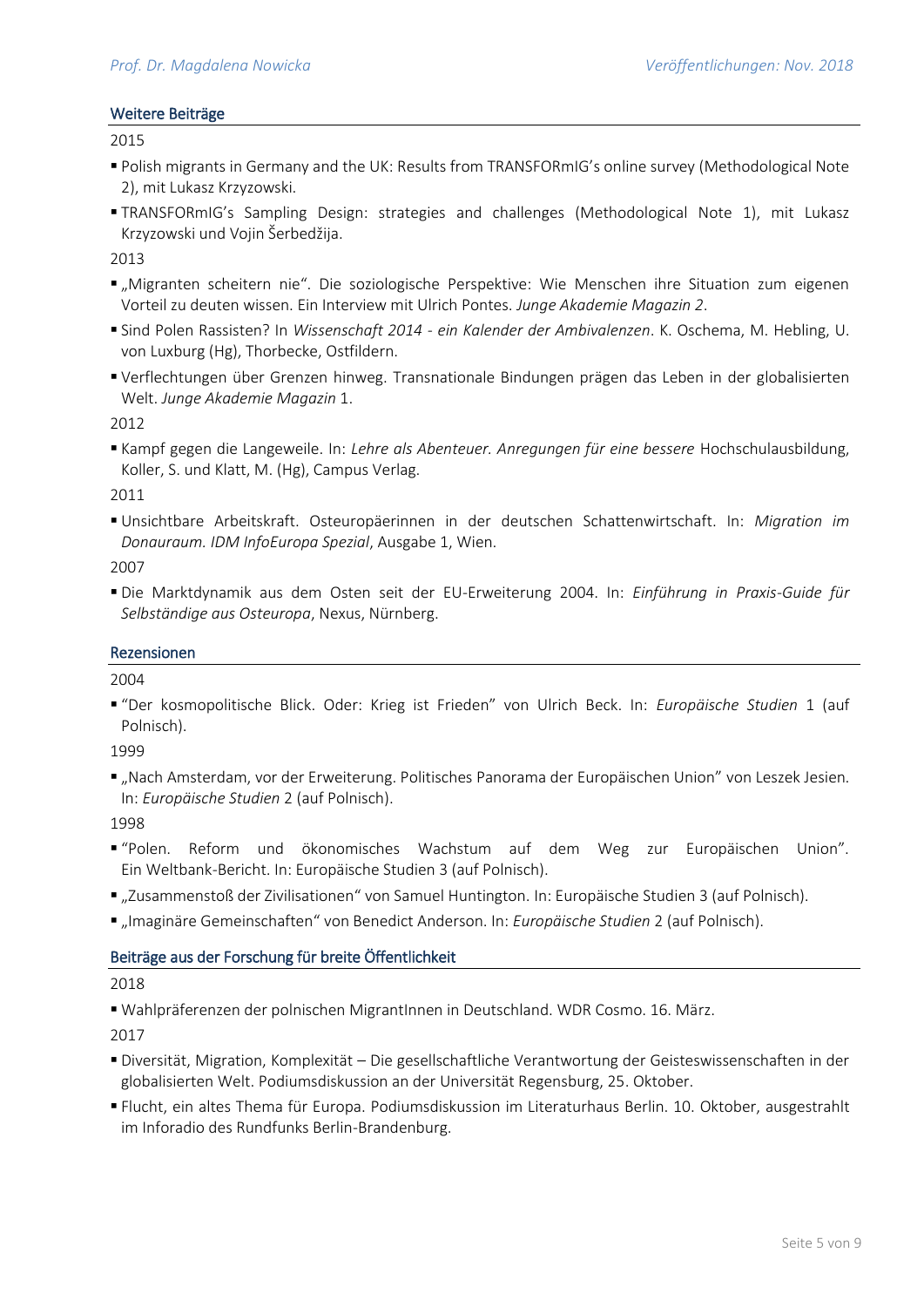■ Forum "Be a Better Being". Deutsche Kinemathek. 17./18. November.

2015

- Sind Polen Rassisten? Funkhaus Europa. WDR. 18. November.
- Polnische Einwanderer in Deutschland. Funkhaus Europa, 29. Januar.

2014

- Forum "Europe Unlimited". Deutsche Kinemathek. 13./14. November.
- Do immigrant immigration researchers know more? Oxford University Blog. 5. Mai
- Forschung zur Toleranz: neues Projekt TRANSFORmIG. Funkhaus Europa, 9. Januar.

### Kongresspräsentationen und Gastvorträge

\* eingeladene Vorträge

2018

- \* Shifting European values and intra-European mobility. Konferenz Refugees, Borders and Membership, 24-26 Okt., Malmö University.
- \* *Spatialities and temporalities of social remitting.* Konferenz More than Money. Remittances as Social Practice. 26-28 Sept., Innsbruck University.
- \* *When Migrants Help Refugees: Perspectives from Migration and Integration Studies.* Symposium Responding to Refugees Crisis and Disaster. New Approaches in the Humanities and Social Sciences. Tsukuba Global Science Week, 20-22 Sept., University of Tsukuba, Japan.
- *Social cartography of a trans-border labour market the example of Polish entrepreneurs in Germany*. II World Conference of the Association for Borderlands Studies. 10. Juli, Wien (mit Lidia Synowiec).
- \* Performing expertise: navigating science, state and society as female, migrant and ever too young *researcher. Keynote. Conference* Ask the 'experts'? Positionalities of researchers and public figures of migrant background in European debates about immigration. Max Planck Institute for the Study of Religious and Ethnic Diversity. 28. Juni. Göttingen.
- \* *How do you drink your coffee? On challenges of studying culture and social class in transnational space*. Keynote Lecture. Conference 'Migration at Work: Opportunities, Imaginaries & Structures of Mobility'. CeMIS, University of Antwerp & IMMRC University of Leuven. 19 April, Antwerp.
- \* Roundtable on "Contestation and the Concepts of Space and Time", Annual ZOiS Conference. 2 März, ZOiS Berlin.

- \* *Grenzregion im Wandel: Chancen und Herausforderungen für polnische Migrant\*Innen*. Klaus Zernack Colloquium, Zentrum für Historische Forschung Berlin der Polnischen Akademie der Wissenschaften, Berlin 21 November (mit Anna Skraba).
- *\* Uni-Culti Myths and Liberation Dreams – Poles in Britain on Brexit-Effects.* Conference Audit UK: Social, Political and Cultural Challenges in the Light of Brexit. Centre for British Studies, Humboldt-Universität zu Berlin, 28 September.
- *\* Troubled with-ness: on promises of conviviality research.* Keynote, Symposium Conviviality and Illiberalism, Malmö University, 14–15 September.
- *\* Convivial research between normativity and analytical innovation.* Conference Conviviality in Unequal Societies, Freie Universität Berlin, 14 Juli 2017.
- \* *Konvivial Forschen: Aussichten und Herausforderungen.* Workshop "Konvivialität: Konzepte, Kontexte, Potenziale", Lateinamerika-Institut der Freien Universität Berlin, 16 Juni 2017.
- *\* "A vote against me": Poles in post-Brexit vote Britain.* Monday Lecture Centre for British Studies Humboldt-Universität zu Berlin, 2. Mai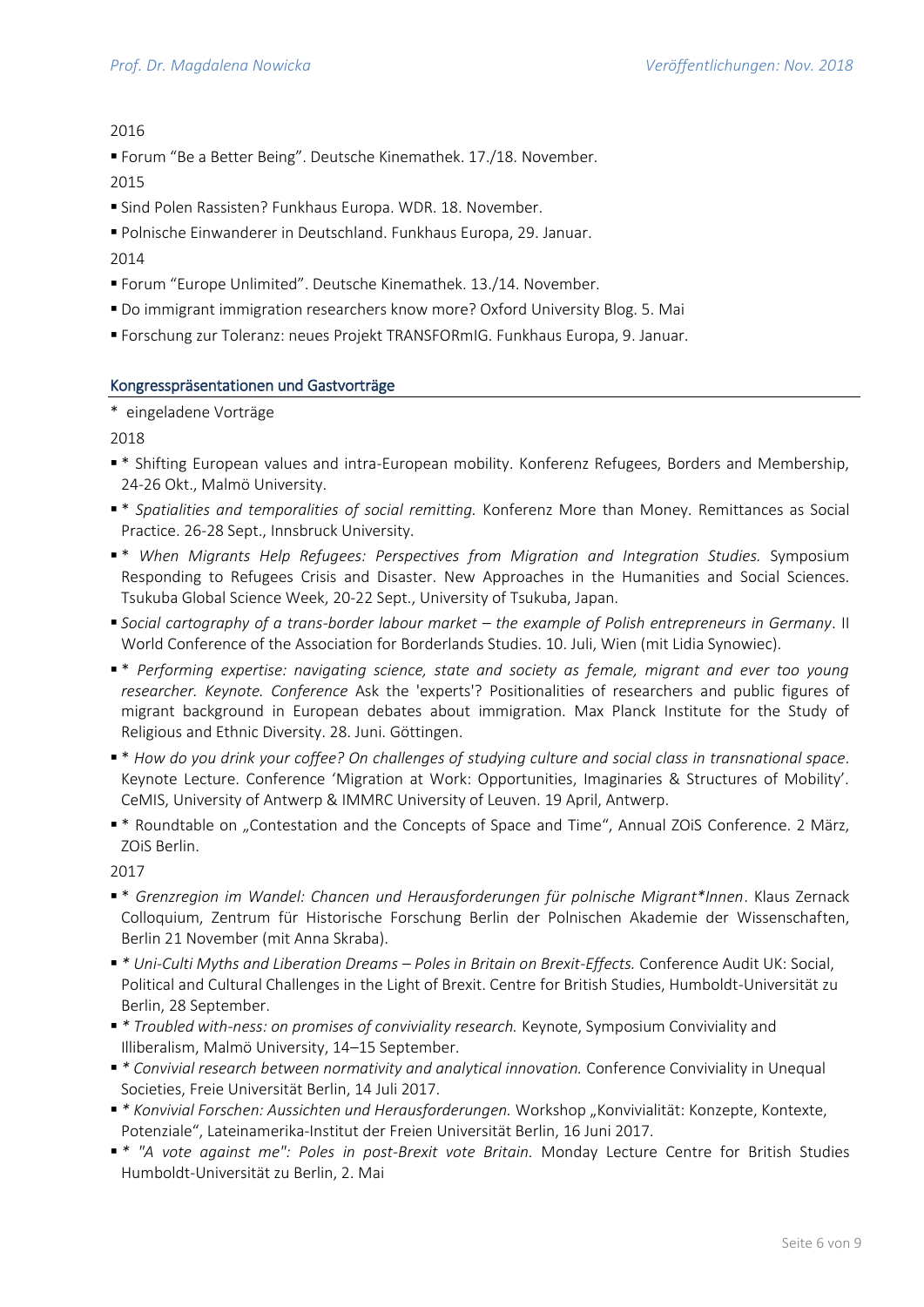- *\* "On an island" Perceptions of Britain's Poles of immigration and the Brexit vote. Limerick University,* Ireland, 6. April
- *\* Zeiträume der Migration. Ein Plädoyer für die Analyse von Ungleichzeitigkeiten in Europa.* 4. Kongress Polenforschung. Grenzen im Fluss, Frankfurt (Oder)/Słubice, 25.März
- *\* Mobility paradigm for understanding global challenge of ageing and care regime.* Workshop Ageing and Migration *in* the Asia-Pacific and Europe, Department of Geography, National University of Singapore, 9. Januar.

- *Rassismus der Migrant\*innen: Zwischen Wandel und Kontinuität der Grenzziehungen in offenen*  Gesellschaften. Vortrag auf dem Plenum "Migration: Öffnung, Integration, Abschottung", 38. Kongress der Deutschen Gesellschaft für Soziologie, Bamberg, 29. Sept.
- *Fluide 'eth/class' – ethnische Felder und wechselnde Klassenpositionen der polnischen Migrant\*innen in Deutschland und England.* Plenarsitzung der Sektion Migration und ethnische Minderheiten "Ethclasses revisited: Klasse/Soziale Ungleichheit, Migration und Rassismen", 38. Kongress der Deutschen Gesellschaft für Soziologie, Bamberg, 29. Sept.
- \* *Habitus, Migration and Transnationalism*. Keynote auf der Konferenz "Changing Power Relations and the Drag Effects of Habitus: Theoretical and Empirical Approaches in the Twenty-First Century", WWU Münster, 10. September.
- *Middle class under pressure: transnational lens on intergenerational reproduction of value.* Royal Geographical Society and IBG Annual International Conference, London, 31. August.
- *Conviviality, difference and inequality.* Conference "New Urban Multicultures: Conviviality and Racism" at Goldsmiths, University of London, 17 Mai (mit Tilmann Heil)
- *Trans-local racisms. How Poles in England negotiate racism between urban multiculture and national homogeneity*. Conference "New Urban Multicultures: Conviviality and Racism" at Goldsmiths, University of London, 17 Mai.
- \* *Jenseits des Transnationalismus - ein Blick nach vorne*. Vortrag im "Soziologischen Colloquium", Universitaet Duisburg-Essen, 27 April.
- \* *Unravelling urban rhythms in the migrant experience: Polish migrants in Munich and Berlin*. Presentation at the Max Planck Institute for the Study of Religious and Ethnic Diversity, Göttingen, 14 April (mit Agata Lisiak).
- \* *Conviviality as an analytical tool to study human togetherness*. Speech at the Thomas Coram Research Unit (TCRU), University College of London, 22 März.
- \* *Migrant spaces, shared values and negotiating meanings*. 3rd Sussex Center for Migration Research and Journal of Ethnic and Migration Studies conference, 16. März, Brighton.
- \* *Mittelklasse unter Druck: Dynamiken der Klassenunterschiede im transnationalen sozialen Raum*, Internationale Tagung "zum Begriff der Arbeit", Literaturforum im Brecht-Haus, Berlin, 21. Januar.

- \* Diskussionsrunde "Pfeile, Diagramme, Torten Werden die Themen und Probleme der Migrationsgesellschaft angemessen erfasst?", Tagung Vermessung der Einwanderungsgesellschaft, Humboldt-Universität zu Berlin, 3. Dezember.
- \* *Migration, Diversity and Encounter: The Perspective from Europe*. Vortrag am Asian Research Institute, National University Singapore, Singapore, 29. Oktober.
- *Middle class under pressure: Dynamics of class distinction in the emerging transnational social space*. Internationale Konferenz "Empirical investigations of social space II", Rheinische Friedrich-Wilhelms-Universität Bonn, 14. Oktober.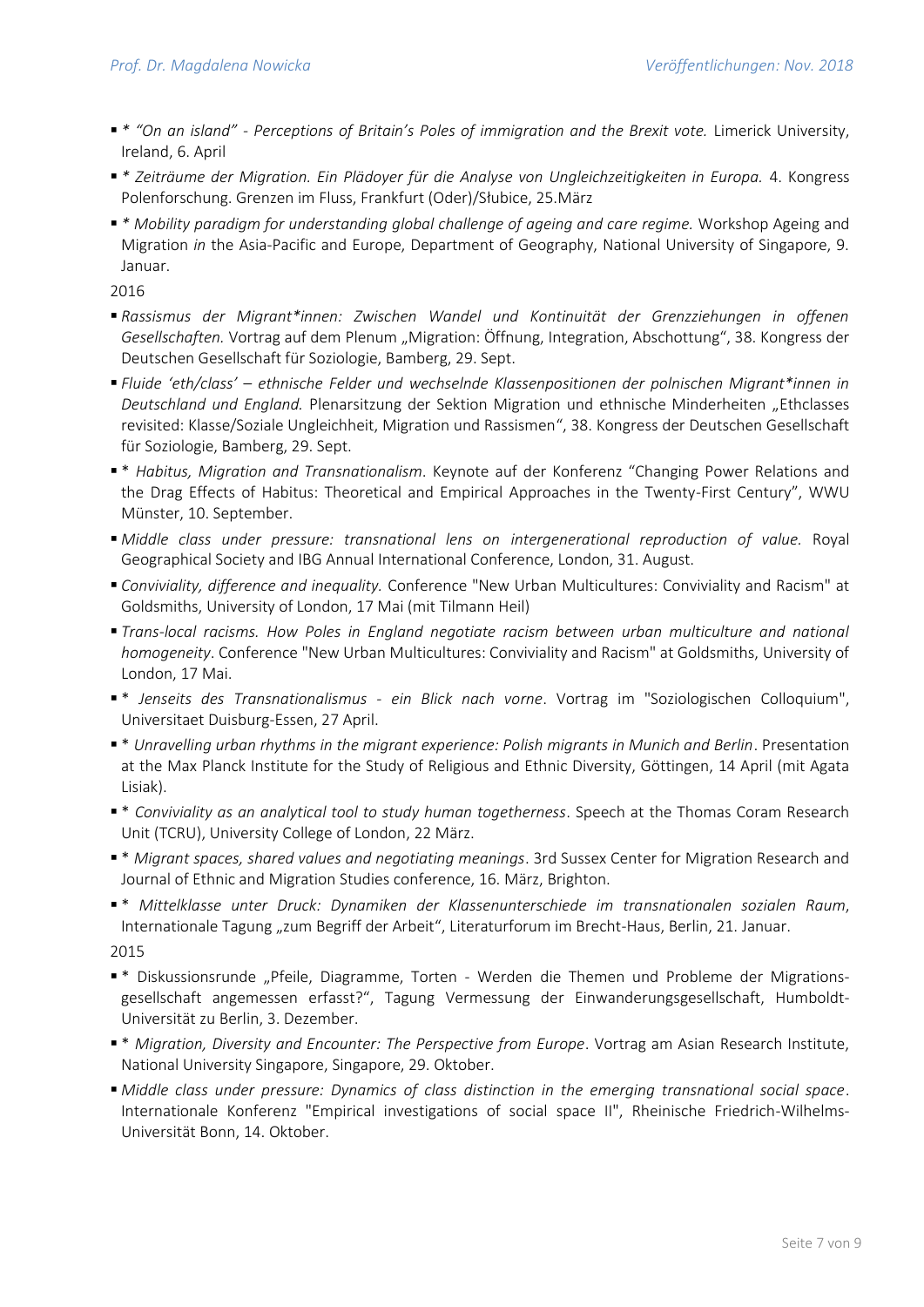- <sup>\*</sup> *On the analytical and normative dimensions of conviviality and cosmopolitanism*. Keynote speech Symposium "Kosmopolitisierung, Anerkennung, Solidarisierung? Potentiale transkultureller Öffentlichkeiten in Medienkulturen", Eberhard Karls University Tübingen, 25 Juni (mit Tilmann Heil).
- \* *Transnationalisierung von Rassismus und Anti-Immigrationseinstellungen in Europa*, Vortrag und Workshop am Institut für Diversitätsforschung, Georg-August Universität Göttingen 8. Mai.
- 2014
- \* *Nicht nur Geld. Soziale Rücküberweisungen in transnationalen sozialen Netzwerken der polnischen Migrant\*innen*. Polnische Soziologische Gesellschaft, AGH, 4. Dezember (mit Lukasz Krzyzowski).
- \* *Migration, transnationalism and racism*. Lecture at the Sussex Centre for Migration Research, University of Sussex, Brighton, 29 October.
- *The power of talking. Mechanisms of social remitting*. TRANSFORmIG international conference "Social remittances in social theory and practice", Humboldt University of Berlin, 12-13 September.
- \* *Conviviality*. Plenary speech, 10th Conference "CrossRoads in Cultural Studies". Association for Cultural Studies, Tampere, Finland. 1-4 Juli.
- The meanings of super-diversity: transformations of habitus in urban super-diverse settings. IRiS International Conference "Superdiversity: Theory, method and practice", Birmingham, UK, 23-25 Juni.
- \* *Transnationalizing Bourdieu's notions of capital and field*. International Workshop "Defining neighbourhoods to measure contextual effects on inequalities", Universität Bielefeld, 2.-4. Juni.
- \* *Cosmopolitan transcendings.* Keynote speech. International Conference "Cosmopolitan Cinema. Arts and Politics in the Second Modernity", University of Bayreuth, 3.-5. April.

- \* *Kosmopolitismus und geographische Mobilität ein kritischer Blick auf die sozialwissenschaftliche Praxis. Konferenz* "Kosmopolitismus: zum heuristischen Mehrwert eines wissenschaftlichen Modekonzepts". Institut für Europäische Geschichte, Mainz, 13. September.
- \* *Social inequality in a transnational perspective*. Workshop "Applying Bourdieu in studies of transnationalism, mobility and migration", Södertörn University, Stockholm, 25-26 April.

2012

- *Conditions of making cultural capital transnational. Evidence from the case of Polish immigration to the*  UK. Tagung "Soziale Ungleichheit und transnationales Kapital" der Sektion "Soziale Ungleichheit und Sozialstrukturanalyse" der DGS. WZB Berlin, 9-10 November.
- *Diversity in the* eyes *of migrants and their friends and families back home*. International conference "Living with Difference", Leeds, 12-13 September.
- \* *Life-Trajectories of Poles in the UK: Deskilling in a Transnational Perspective*. 13th international conference of the Bavarian American Academy "Cultures of Mobility", 5-7 Juli.
- *Cultural capital and its validation in the migration process: evidence from recent skilled and highly-skilled Polish immigration to Great Britain*. Konferenz Highly skilled migration in the 21st century, Middlesex University, London, 24-25 Mai.
- *Polish migrants' perceptions of living in diversity in the UK: Possibilities and conditions for altering of an intercultural habitus*. Konferenz "Living together in diversity", Central European University, Budapest, 21- 22 Mai.
- *Deskilling in migration in transnational perspective. The case of recent Polish migration to the UK*. Konferenz "Changing Patterns of Migration – Changing Patterns of Social Inequalities? Borders and Boundaries in the Enlarged Europe", Universität Bielefeld, 12-13 April.

2011

▪ \* *(Un)fassbare Körper.* Frauen *erzählen von der Schwangerschaft*. Interdisziplinäre Tagung "Körperbilder in Kunst und Wissenschaft" der Jungen Akademie, Pontresina, Schweiz, 7.-11. September (mit Eva Tolasch).